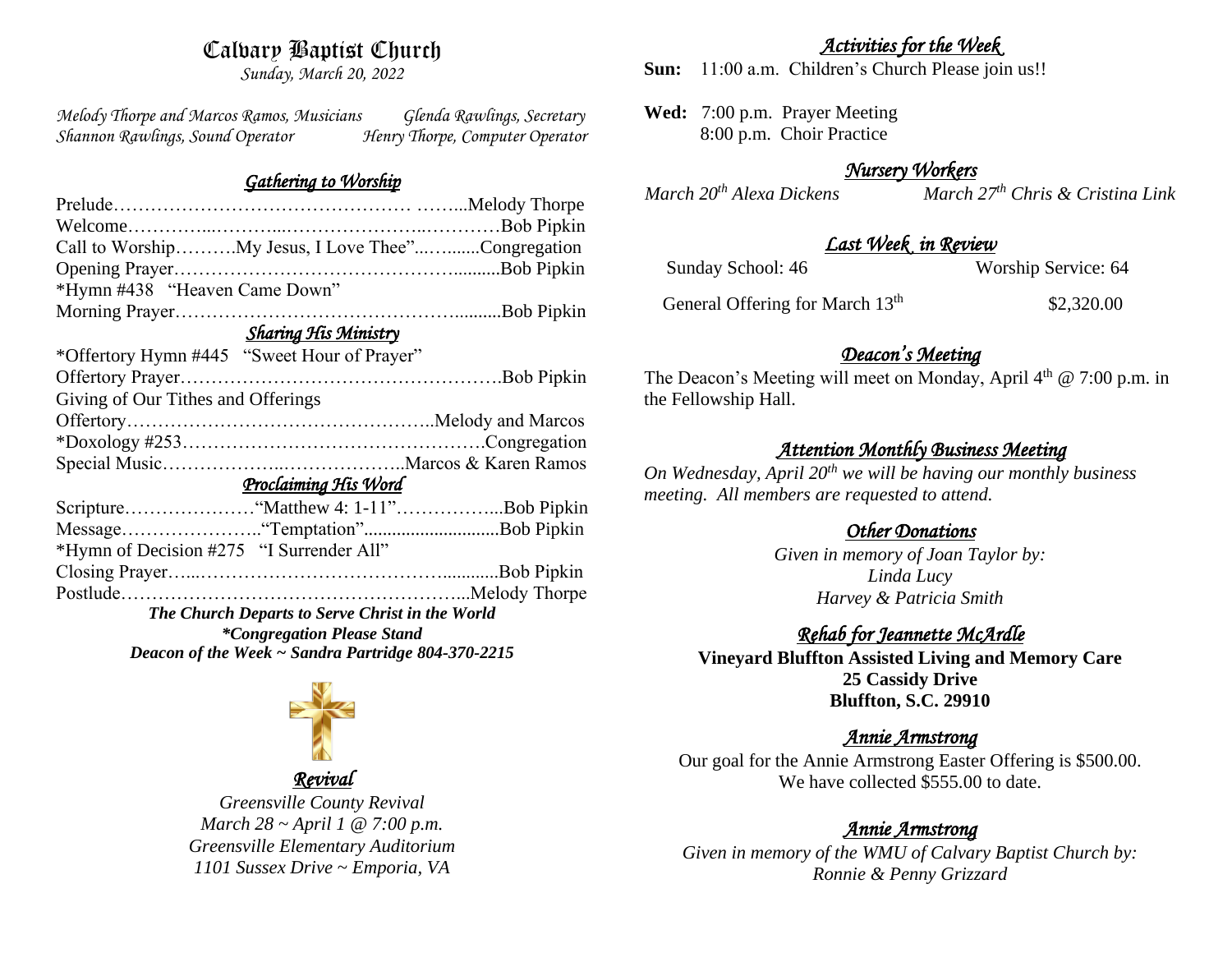## *VBS*

We will have a VBS meeting after church Sunday, April 3<sup>rd</sup> in the Fellowship Hall. Please come if you are interested in helping with VBS this year. VBS will be held on July  $10 \sim 15$ .

## *Planning Committee*

- 1. Spring Kickoff and Easter Egg Hunt With Easter Bunny Cover Dish-April 10<sup>th</sup> after Church (Please Donate Eggs for Hunt and Put in Kitchen Window)
- 2. Wild Game Supper April 26<sup>th</sup> Tuesday Night -6:30PM If You Like, Bring a Dessert-A Donation Box will be Available
- 3. Family Day Meal After Church (Moms, Dads, Grannies, Grandpas, Brothers, Sisters, Friends-All Welcome) June 5th Lets Fill The Pews

Next Planning Meeting May 15th After Church in Fellowship Hall

# *Chrismon Ornaments*

If you would like to see the Chrismon Ornaments please call the church office. The secretary will be glad to show you the ornaments.

# *Shoebox Ministry*

*Given by: Edward & Kay Bryant*



*Church Email: [calvarybc1@verizon.net](mailto:cbcemporiaoffice@gmail.com)*

*Church Website[:www.calvarybaptistemporia.org](http://www.calvarybaptistemporia.org/)*

*Bob Pipkin Email: [jrpipkin3@gmail.com](mailto:jrpipkin3@gmail.com) and Cell: 757-418-1243 Dr. Bob Pipkin*